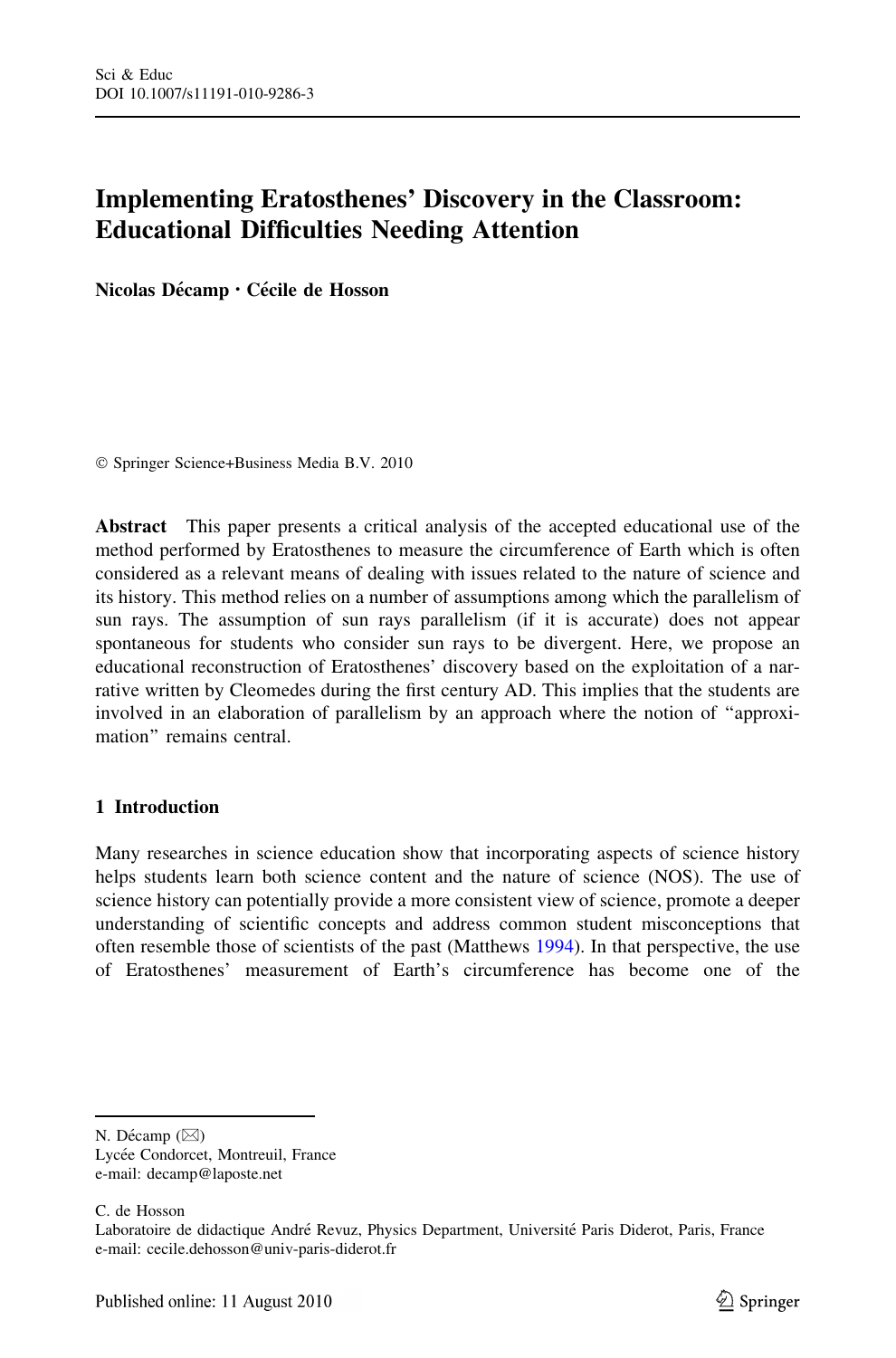

Fig. 1 Usual illustration of Eratosthenes' measurement. He measured the length of the gnomon and its shadow at noon at Alexandria. Then he determined the angle of sunlight with the vertical, which is the same as the angle subtended by Syene  $(S)$  and Alexandria  $(A)$  at the center of Earth

paradigmatic science teaching activities in many countries (Bozic and Ducloy [2008](#page-9-0)). This historical method of measurement is ritually used as follows.<sup>1</sup>

The first step usually provides students with some information about Eratosthenes' observations and procedure such as: Eratosthenes was a Greek living in Alexandria (northern Egypt), in the third century, BC. He knew that on a certain day at noon in Syene (south of Alexandria and on the same meridian), the sun shone straight down a deep well. Eratosthenes also knew that when the sun was directly overhead in Syene, it was not directly overhead in Alexandria because obelisks and gnomons cast a shadow. From the length of the shadow, the height of the object, and the distance between Syene and Alexandria, he calculated the circumference of Earth.

The second step consists in using a diagram to geometrically interpret Eratosthenes observations using the assumptions that the Earth is round and the Sun's rays are parallel (Fig. 1). Students may probably find that the angle formed by a gnomon and an imaginary line from the end of the shadow to the top of the gnomon equals the angle at the Earth's center formed by imaginary lines coming from the two towns. The Earth's circumference can be obtained by measuring the distance between Alexandria and Syene, and multiplying it by the number of times the angle at Earth's center can be found in 360 degrees.

Thirdly the students must determine the angle at the top of the gnomon. In some teaching sequences, the value of this angle is given to the students ( $\theta = 7.2^{\circ}$ ). Sometimes, they must calculate the angle by using information given on the length of the shadow cast by the gnomon and the gnomon's length itself. Considering that the gnomon and its shadow form two sides of a right-angled triangle, the shadow's length, the gnomon's height and the angle are related by:

$$
\tan \theta = \frac{\text{length of shadow}}{\text{height of gnomon}} \tag{1}
$$

The Earth's circumference  $C_E$  is given by the following formula in which the distance between Alexandria and Syene is  $d$  (the procedure used by Eratosthenes to measure d varies from one teaching sequence to another):

$$
C_E = \frac{360}{\theta}d\tag{2}
$$

see for example <http://www.physics2005.org/projects/eratosthenes/> or [http://www.ciese.org/curriculum/](http://www.ciese.org/curriculum/noonday/) [noonday/](http://www.ciese.org/curriculum/noonday/).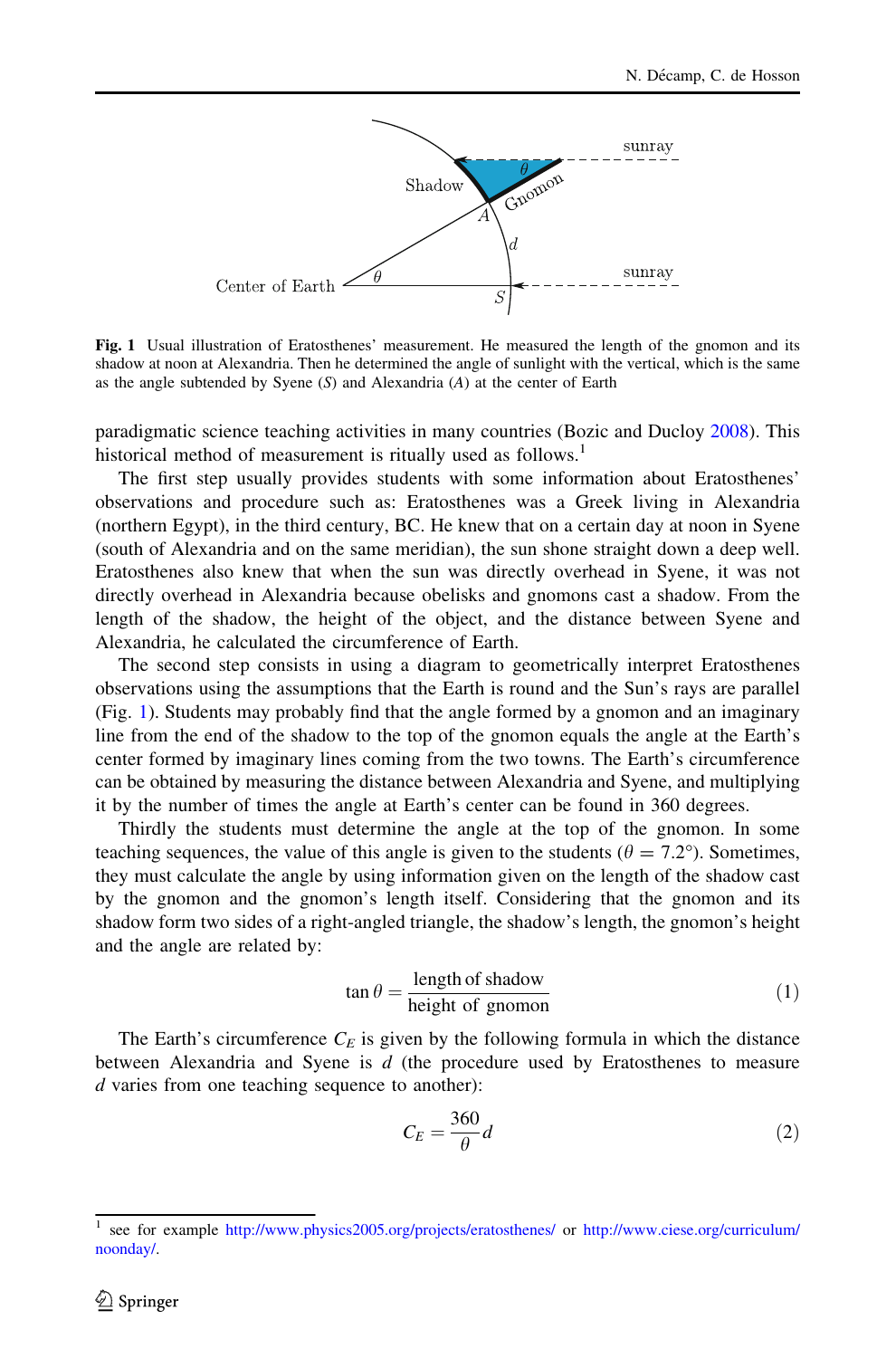The following sections discuss the relevance of this activity both from an historical and educational perspective.

#### 2 Historical Elements

Unfortunately, Eratosthenes' original writings on the measurement of the Earth (2 books) were lost. We have access to his work only through writers of antiquity such as Cleomedes, Pliny, Strabo. The most detailed among these writings is a short review by Cleomedes. Although this review is very short (less than one page), we will focus on this testimony for two reasons:

- it is the only one which gives us some details on the method used by Eratosthenes.
- it is the original base for almost any didactical transpositions even when the text is not quoted as such.

The transposition in the classroom of Eratosthenes' method relies on the evaluation of the angle  $\theta$  and usually involves trig calculations. Such transposition appears totally anachronic as the tangent had not yet been invented.

We are told by Cleomedes (see the translation of On the circular motion of the celestial bodies, book 1, Chap. 7, in "Appendix") that Eratosthenes made measurements with a gnomon that cast a shadow onto the graduated inner surface of a hemispherical sundial named scaphe (Fig. 2). The shadow cast by the gnomon on the sundial reaches an arc equal to 1/50th of a circle from the base of the gnomon (Fig. [3](#page-3-0)). This very simple process is challenged by some historians and philosophers (Goldstein [1984;](#page-9-0) Bowen [2008](#page-9-0)). However, if the *scaphe* has been used, it seems very unlikely that the surface of a *scaphe* would have been devided in fiftieths. A more reasonable assumption would be to divide the surface by twelve and then by four, to reach 1/48th, which was a common assumption of the angle between Syene and Alexandria (Rawlins [1982](#page-9-0)).

The method Eratosthenes used to compute the distance between Syene and Alexandria has also been subject to debate. Some historians even claimed he used the daily distance travelled by camel caravans. This seems very unlikely, as Camels were imported under Alexander but did not become common until the Christian's era. The method used was most likely based on maps of Egypt or accurate distance estimations made by *bematists*.

Fig. 2 Diagram of a scaphe

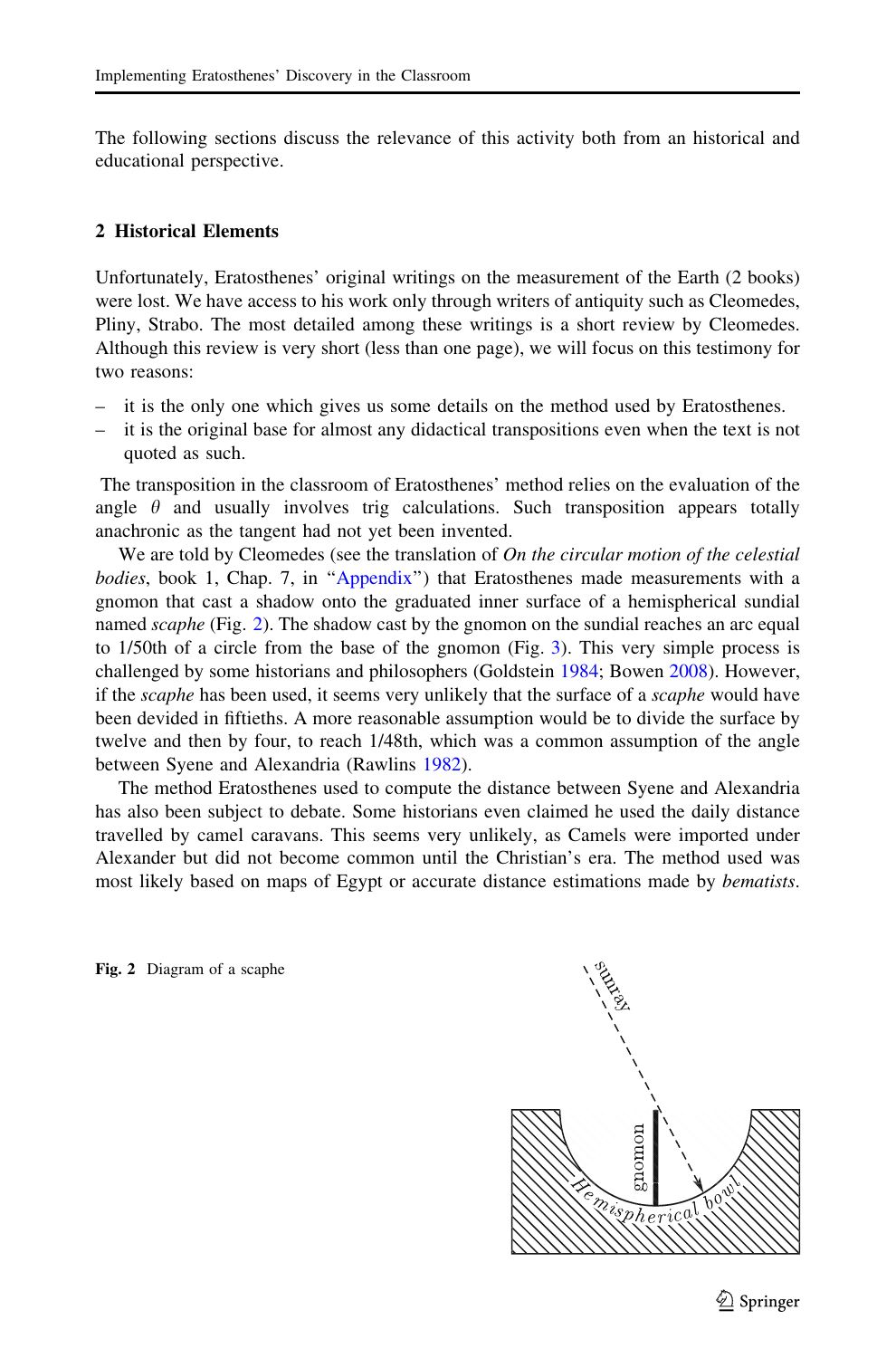<span id="page-3-0"></span>

Fig. 3 Illustration of Eratosthenes' procedure as described by Cleomedes in On the circular motion of the celestial bodies (book 1, Chap. 7). The shadow AD cast by the gnomon in the hemispherical sundial reaches an arc equal to 1/50th of a circle of radius AC. The ratio of 1/50th of the circumference of the Earth corresponds to the distance AE between Alexandria and Syene (Weir [1931](#page-9-0))

These men were trained to make regular paces when marching from one place to another and to record their numbers (Dutka [1993](#page-9-0)).

## 3 Focusing on the Parallelism of Sunrays

#### 3.1 Why can We Consider Sunrays as Parallel Lines?

The Sun is not a point source of light but an extended one and its angular diameter is about  $0.52^{\circ2}$ . Half of the Earth's surface is struck by an infinite number of cones, each containing an infinite number of rays sent out by each point of the Sun.

In Fig. [4](#page-4-0) we have illustrated two of those cones reaching the towns of Alexandria and Syene. One must consider that the angle  $C_t \hat{AC}_b \simeq C_t \hat{SC}_b \simeq 0.52^\circ$ . This angle is small because the diameter of the Sun  $(C<sub>i</sub>C<sub>b</sub>)$  is small with respect to the distance between Sun and Earth. This is the reason why the Sun can roughly be considered as a point source. In the same picture we see that the angle  $\angle ACS$  is even smaller. Therefore the sun's rays can be considered parallel. This clarification illustrates the complexity of the process underlying the hypothesis of parallelism of sunrays, which at the scale of a portion of 1/50th (or 1/ 48th) of the Earth's circumference remains an approximation. Similarly the assimilation of the Sun to a single point stems from an identical complexity. Yet, the fact that the Sun is an

<sup>&</sup>lt;sup>2</sup> Which means that there is actually a range of locations for which the Sun is "directly overhead" at a given time. In Cleomedes' essay one of the values given for the angular diameter of the Sun was estimated to be 1/ 750th of a complete circle, or in more modern units 0.48°. The method he mentions consists in mesuring the time  $t_1$  between the instant when the Sun reaches the horizon at sunset and its definite disappearance. Then he found that the duration of one day equals 750  $\times t_1$  and concluded that the angular diameter of the Sun equals 1/750th of a complete circle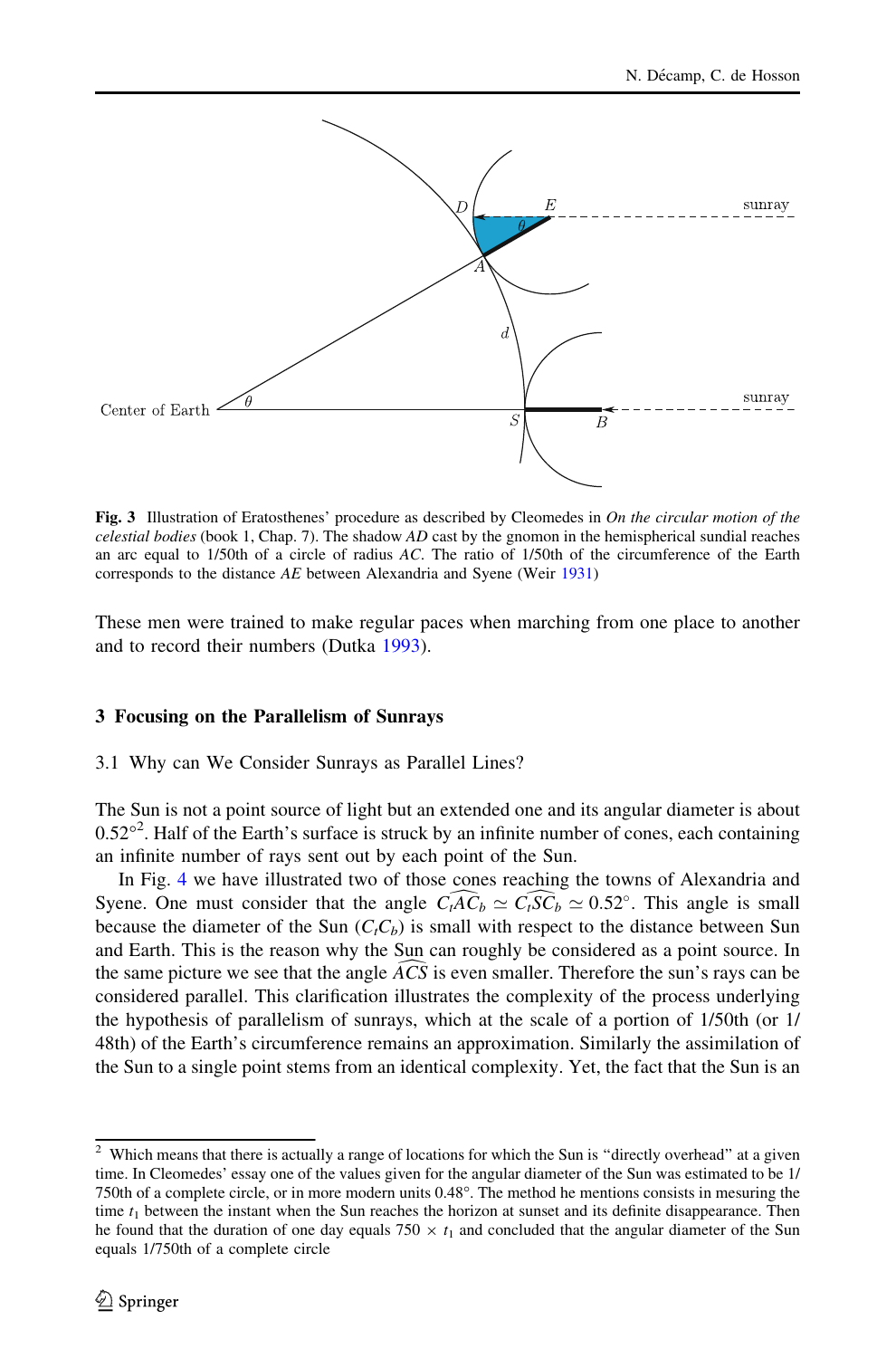<span id="page-4-0"></span>

Fig. 4 Illustration of two cones of light coming from the Sun and reaching Syene (S) and Alexandria (A). Figure not drawn to scale:  $C_t A C_b \simeq C_t S C_b \simeq 0.52^\circ$  whereas  $\overline{A} C \overline{S} \simeq 1.1$ <sup>n</sup>



Fig. 5 The *dashed lines* model the propagation of the light responsible for the shadows and partial shadows cast by AE and SB gnomons respectively located in Alexandria and Syene. For the sake of clarity the size of the Sun's apparent angular diameter is greatly exaggerated

extended source explains that the shadows cast by gnomons are surrounded with a partial shadow area.

Figure 5 is an extract of the preceding figure: the dashed lines model the propagation of a part of the light emitted by the uppermost, lowermost and center points of the Sun on two different parts of the Earth (Alexandria and Syene). The upper lines delimit the shadows  $AD''$  and the partial shadows  $D''D'$  cast by a gnomon located in Alexandria. The lower lines delimit two partial shadows  $SS'$  and  $S'S''$  cast by a gnomon in Syene. The middle dashed line shows a sunray coming from the center of the Sun. Because of the Sun's angular diameter of 0.5°, the partial shadow  $D^{\prime\prime}D^{\prime}$  is 14 times smaller than the shadow  $AD^{\prime\prime}$ and can therefore be neglected. We also find that the partial shadows  $SS'$  and  $SS''$  are defined by angles of  $0.25^{\circ}$ . For a 1 m height gnomon, these areas do not exceed 4 mm in length and are barely perceivable.

Since the Sun is a very distant source, the rays emitted by one point of the Sun connecting two different points on Earth (e.g., the rays connecting a point in the center of the Sun and the points D and S) can be considered as parallel. The Fig. [6](#page-5-0) shows a point C at the center of the Sun. If the Sun is close to the Earth, two rays from point  $C$  define a cone that is a right-angled triangle *ECB*. Further the Sun is away, smaller is the angle  $\hat{C}$ , and more parallel are the sunrays. Therefore, in the right-angled triangle *EBC* we have: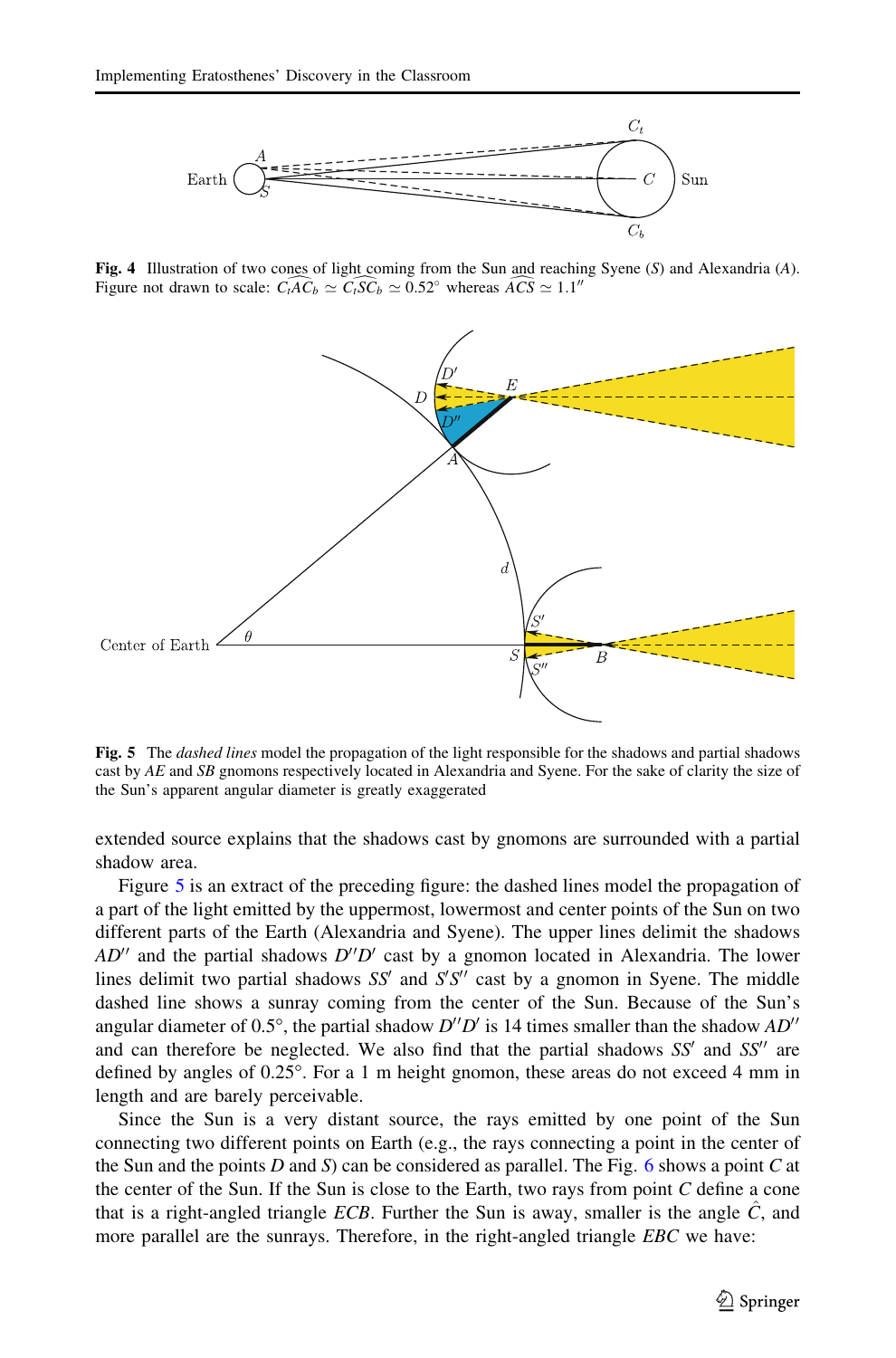<span id="page-5-0"></span>

Fig. 6 Further the Sun is away, smaller is the angle  $\hat{C}$ , and more parallel are the lines

$$
\hat{E} + \hat{B} + \hat{C} = 180^{\circ} \tag{3}
$$

$$
\hat{E} = 180^\circ - \hat{B} - \hat{C} \tag{4}
$$

$$
\hat{E} = 90^{\circ} - \hat{C} \tag{5}
$$

$$
\hat{E} \simeq 90^{\circ} \text{ since } \hat{C} \text{ is small } \tag{6}
$$

#### 3.2 Cleomedes and the Assumption of the Parallelism of the Sun Rays

According to Cleomedes, the measure of the circumference of the Earth is based on several assumptions. The parallelism of the solar rays is the third assumption. If we pay attention to the way this parallelism is justified, we find that the Sun is considered as sending parallel rays from each part:

Since the horologe in Syene lies perpendicularly under the sun, we may perceive that the straight line coming from the sun to the summit of the gnomon becomes one straight line with that from the sun to the centre of the earth. And if we imagine another straight line drawn from the end of the shadow of the gnomon in Alexandria to the sun, this and the aforesaid straight line will be parallels, extending from different parts of the sun into different parts of the earth (Weir [1931](#page-9-0)).

It seems that in Cleomedes' view the correspondence between a single point from the Sun and a single point on the Earth is done by a single ray and not by a cone containing a set of rays emanating from a single point. This is surprising because it was known since Aristotle that a cone making the convergence of the sunrays emanates from the Sun and embraces the Earth (Aristotle, Meteorologica, i,8, 345, 1–9). Furthermore this theory can be found in another section of Cleomede's essay, when he refers to the eclips.

#### 3.3 Children's Spontaneous Assumption of the Divergent Rays

When students are asked to explain why on the same day (summer solstice), at noon, the obelisk casts a shadow in Alexandria and not in Syene, two cities along the same meridian, they generally offer the type of diagram suggested in Fig. [7](#page-6-0) (Merle [1994](#page-9-0)). In most cases, the propagation of light coming from the Sun is shown with divergent rays. The prototypical diagram as presented in Fig. [7](#page-6-0) suggests that the Sun is considered as a close source whereas students probably know that the distance between the Sun and the Earth is considerable. Yet, they do not apply this knowledge practically. In other words, students fail to translate the geometrical consequences of Earth-Sun distance; especially since the divergent rays reasoning appears fully operational. This difficulty is echoed in the ''naive'' model spontaneously used by students when explaining shadow formation at a single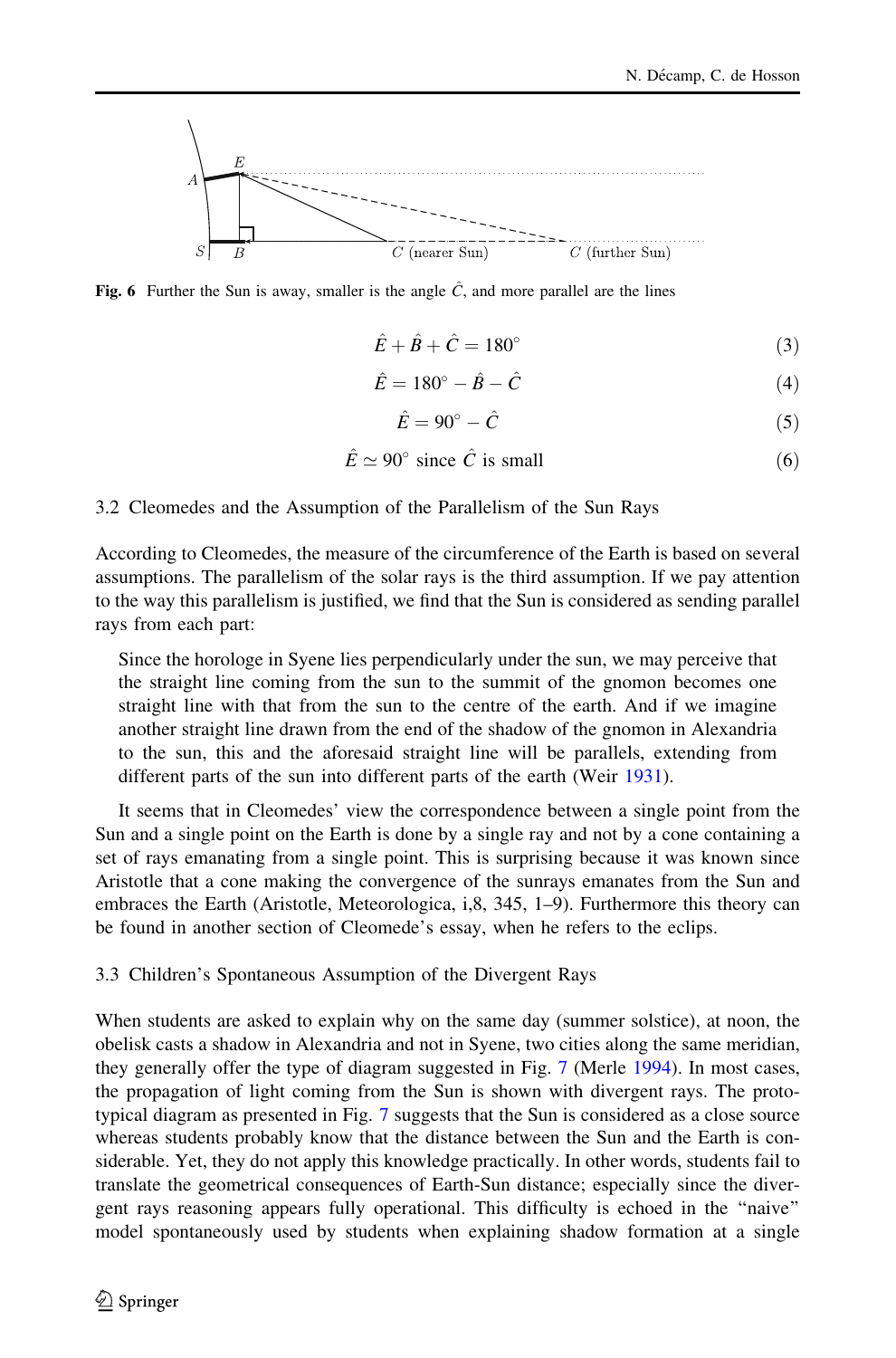<span id="page-6-0"></span>

Fig. 7 Prototypical drawing proposed by students who are asked to explain why during summer solstice at noon, the obelisk casts a shadow in Alexandria and not in Syene. Students usually draw non-parallel rays coming from a near Sun down onto a spherical (or a plane) surface of the Earth. According to Feigenberg et al. ([2002](#page-9-0)), ignoring the distance of the Sun (or the curvature of the Earth) is not connected with the lack of scientific knowledge but with difficulties in understanding large dimensions and in the relationship between various parameters: the distance to the Sun, the dimensions of the Earth, their impact on observed phenomena

location (Douek [1999](#page-9-0)). Thus, using the historical assumption of parallel rays requires students to change their way of representing light propagation coming from the Sun. That is, moving from the spontaneous model of divergent rays to a model involving parallel rays

3.4 Considering the Assumption of the Parallelism of Sun Rays as a Conceptual Change: Educational Perspective

In the paradigmatic view of Eratosthenes' teaching sequence, the assumption of the parallelism of the sun rays is usually given as such to the students, and the fact that the Sun is an extended source of light is rarely discussed. In some cases, the assumption of parallel rays is constructed on the basis of local observations (e.g., across a sheet of paper) considering parallel shadows cast by vertical sticks placed next to each other.<sup>3</sup> This activity implies that the assumption of the parallel rays elaborated by students from experiments locally performed still remains relevant for the observations they are given at a different scale (e.g., the distance between Alexandria and Syene). Moreover, following Galili's research on the ''hybrid post-instructional knowledge'' concept in geometrical optics (Galili [1996\)](#page-9-0), we assume that this process may lead students to develop an intermediate model where the Sun would be considered as sending horizontal parallel rays from each point (a point-to-point horizontal line correspondence model). This hybrid view is close to Cleomedes' one but contrasts with the scientific view elaborated in ''point-to-point flux mapping'' conceptualization.

As noted by Feigenberg et al. [\(2002\)](#page-9-0) it is impossible to show on the same picture the curvature of the Earth and the distance between Earth and Sun preserving correct ratios. They suggest to remove part of the picture and present this part in an other scale, the socalled ''Zoom Method''. Our suggestion is to make use of Cleomedes' narrative (see "[Appendix](#page-8-0)") in the Monk and Osborne's (Monk and Osborne [1997\)](#page-9-0) pedagogical model perspective (Table [1](#page-7-0)). The idea is to involve the students in an activity where they may discover the reason why the light emitted by a very distant point source can be modeled with parallel lines starting from their spontaneous cone representation as shown in Fig. 7.

see for example <http://www.lamap.fr/eratos>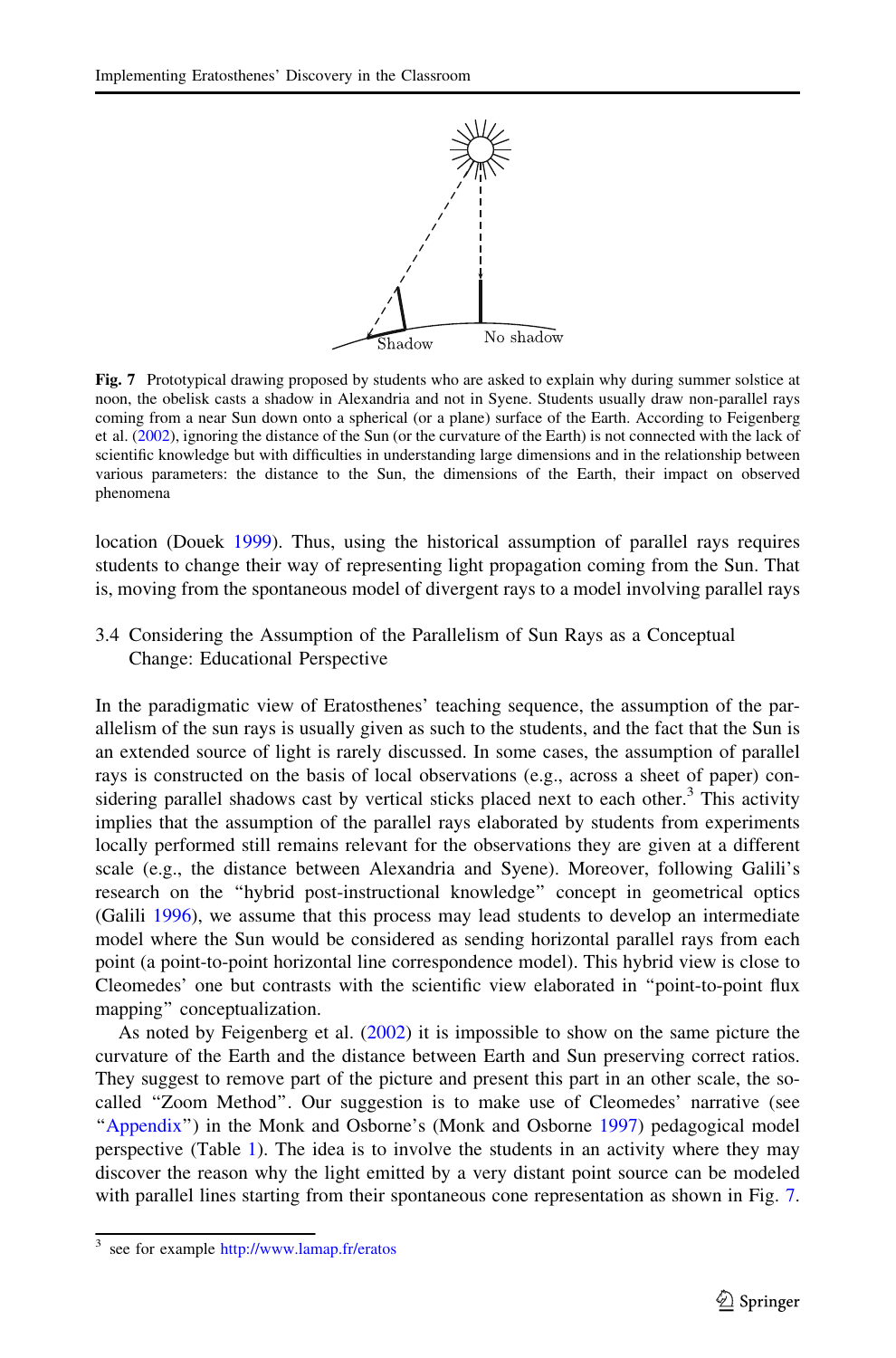| Phase |                                      | Students                                                                                                                                                                                                                                                                                      | Product                                                                                                                                                          |
|-------|--------------------------------------|-----------------------------------------------------------------------------------------------------------------------------------------------------------------------------------------------------------------------------------------------------------------------------------------------|------------------------------------------------------------------------------------------------------------------------------------------------------------------|
|       | 1. Presentation of<br>phenomenon     | Can you explain why during summer<br>solstice at noon, the obelisk casts a shadow<br>in Alexandria and not in Syene?                                                                                                                                                                          |                                                                                                                                                                  |
|       | 2. Elicitation of<br>students' ideas | - Students provide explanations involving:                                                                                                                                                                                                                                                    | A range of ideas about the reasons why<br>two differently located gnomons cast<br>different shadows                                                              |
|       |                                      | - Prototypical cone reasoning                                                                                                                                                                                                                                                                 |                                                                                                                                                                  |
|       |                                      | - Parallel rays reasoning                                                                                                                                                                                                                                                                     |                                                                                                                                                                  |
|       |                                      | $-$ etc.                                                                                                                                                                                                                                                                                      |                                                                                                                                                                  |
|       | 3. Historical study                  | Study of Cleomedes' narrative (Sudents are<br>given information about horologes) using<br>the following questions:                                                                                                                                                                            | Emergence of a conflict between the<br>spontaneous way of drawing the<br>propagation of sun rays and the<br>drawing performed following<br>Cleomedes' narrative. |
|       |                                      | - Make a drawing to sum up Eratosthenes'<br>measurements as reported by Cleomedes.                                                                                                                                                                                                            |                                                                                                                                                                  |
|       |                                      | - Compare your former drawing with the<br>one you obtained following Cleomedes'<br>narrative.                                                                                                                                                                                                 |                                                                                                                                                                  |
|       |                                      | - Discuss the sentence: "if we imagine<br>another straight line drawn from the end of<br>the shadow of the gnomon in Alexandria to<br>the sun, this and the aforesaid straight line<br>will be parallels, extending from different<br>parts of the sun into different parts of the<br>earth". |                                                                                                                                                                  |
|       | 4. Devising test                     | Students can model the propagation of light<br>emitted by one point source using two two-<br>meters long strings attached to the same<br>nail. They observe that the extremities of<br>the strings are nearly parallel.                                                                       |                                                                                                                                                                  |
|       | 5. The scientific<br>idea            | Students are asked to discuss the value of the An understanding of the parallelism<br>angle $\hat{C}$ of the cone formed by the Sun and<br>the two extremities of the shadows when<br>C moves away from the Earth (see Fig. $6$ ).                                                            | of sun rays                                                                                                                                                      |
|       | 6. Review and<br>evaluation          | Evaluation and discussion of the evidence                                                                                                                                                                                                                                                     | An understanding of Eratosthenes'<br>method as reported by Cleomede                                                                                              |

<span id="page-7-0"></span>Table 1 Model of the Monk and Osborne's teaching process (Monk and Osborne [1997\)](#page-9-0) adapted to a teaching-learning scenario build upon Cleomedes' narrative

The teaching sequence could end on a critical discussion concerning the different ways of representing the propagation of light coming from the Sun according to the involved celestial phenomena. Indeed, as we detailed previously, the parallelism of the sunrays is an approximation quite relevant to reproduce the measure of the Earth's circumference as reported by Cleomedes. The same approximation is traditionally used to explain the alternation of day and night and the temperature changes according to the seasons, but this approximation does wrongly explains the eclipses. Indeed, the representation of the propagation of the light coming from the Sun with cones emitted by several points on the surface of the Sun becomes necessary to understand the partial eclipse of the Sun for example. This current change in the representation of the propagation of the light emitted by the Sun is rarely discussed in the classroom, and both representations (parallel sunrays and cones) often coexist in the same textbooks or websites. An activity based on Cleomedes' narrative could be an opportunity to approach certain aspects of the nature of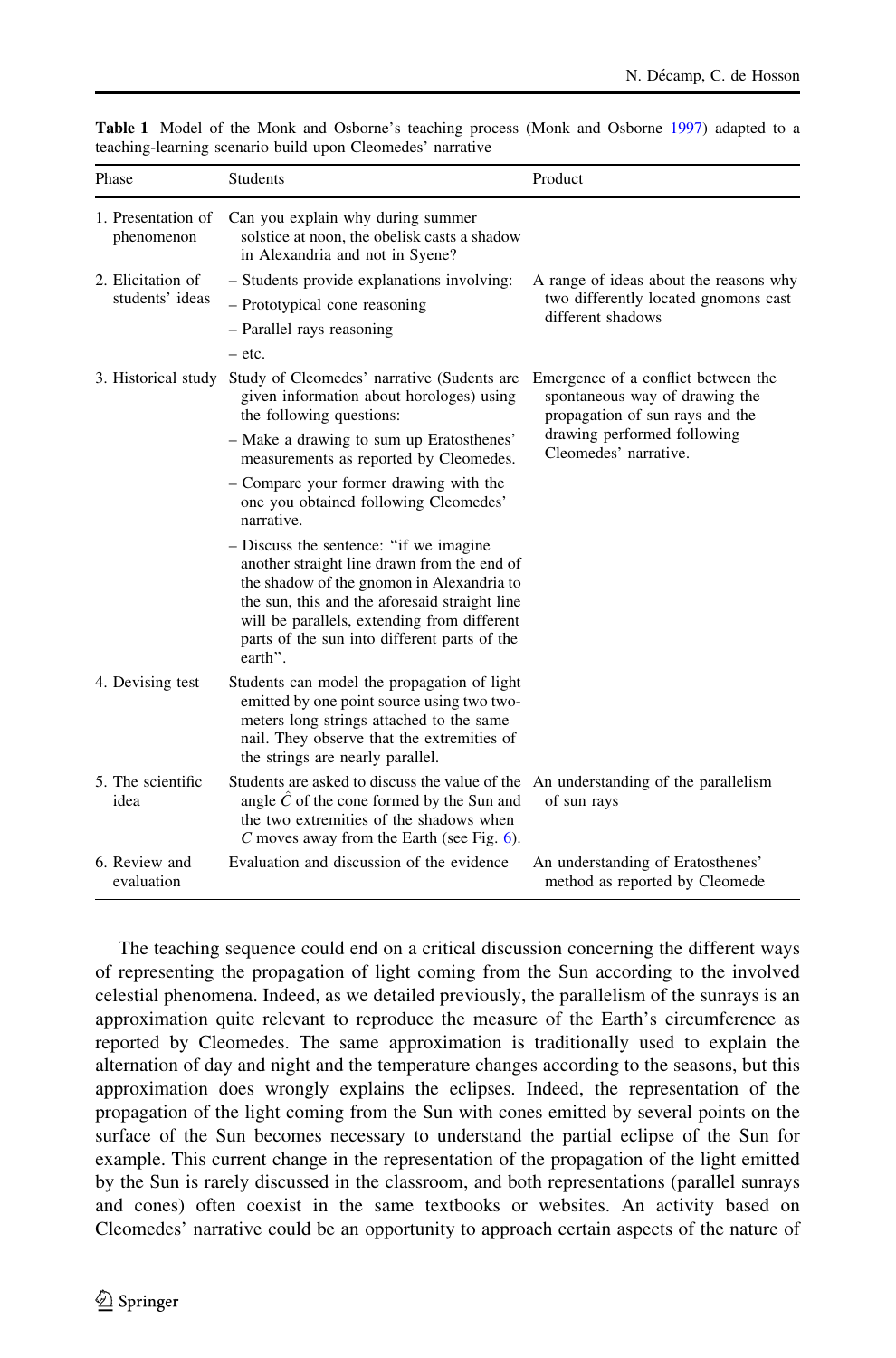<span id="page-8-0"></span>science, including the notions of model and approximation, their relevance and consistency.

### 4 Conclusion

A great number of teaching materials have been elaborated in order to make students ''follow the footsteps of Eratosthenes''. These sequences usually aim to involve students in a rediscovery process in order to promote a more appropriate image of science. In that perspective, the individual learning pathway is implicitly considered to be potentially identical to the pretended historical one. In fact, Eratosthenes' measurement as reported in Cleomedes' narrative leans on several assumptions including the sun rays parallelism which is far from being intuitive. The spontaneous model of the divergent rays performed by students to show the sun light propagation is perfectly available: from one point source are emitted an infinite number of rays and the Earth is embraced by an infinite number of cones emitted by each point of the Sun. The major difficulty is to make students admit that since the Sun is a very distant source and that the open angle of each cone can be considered as equal to zero while avoiding the appearance of the ''point-to-point horizontal line correspondence'' hybrid idea staged in Cleomedes' narrative.

Anyway, the historical assumption of the sun rays parallelism is far from being a spontaneous assumption for the students and thus, should be considered as a specific learning target. This could not be disconnected from a specific work including a reflection on the concept of model and the notion of approximation.

Finally, placing students in a strict rediscovery process may lead to miss a deep cognitive obstacle related to light propagation. Consequently, Eratosthenes' measurement cannot be effectively integrated into science content instruction without being adapted to the cognitive constraints that govern the individual learning process. This implies a particuliar care on what science is and a specific reconstruction where the use of a historical source (Cleomedes' narrative) plays a crucial part.

#### Appendix

Weir J. (1931). The method of Eratosthenes, Journal of the Royal Astronomical Society of Canada, 25, 294–297:

Syene and Alexandria, says Eratosthenes, lie under the same meridian (Weir [1931\)](#page-9-0). And since the meridians are the greatest circles in the universe, necessarily those that underlie them are the greatest circles of the erath. Accordingly, whatever size the method may prove for the circle of the earth trough Syene and Alexandria, the same will be the size of the great circle of the earth. Also, he maintains, Syene lies under the circle of the summer solstice. Whenever then the sun, being in Cancer and making the summer tropics, comes exactly to mid-heaven, the gnomons of the horologes must become shadowless, the sun being perpendicularly above, precisely, and this becomes the rule over a diameter of three hundred stadia.

In Alexandria, at the same hour, the gnomons of the horologes throw a shadow, in as much as this city lies more to the north than Syene. If now, in the meridian and the great circle of the cities, we draw a periphery from the end of the shadow of the gnomon in Alexandria upon the basin of the horologe itself, the periphery will become the graduation mark of the great circle among those in the bowl, since the shadow underlies a great circle.